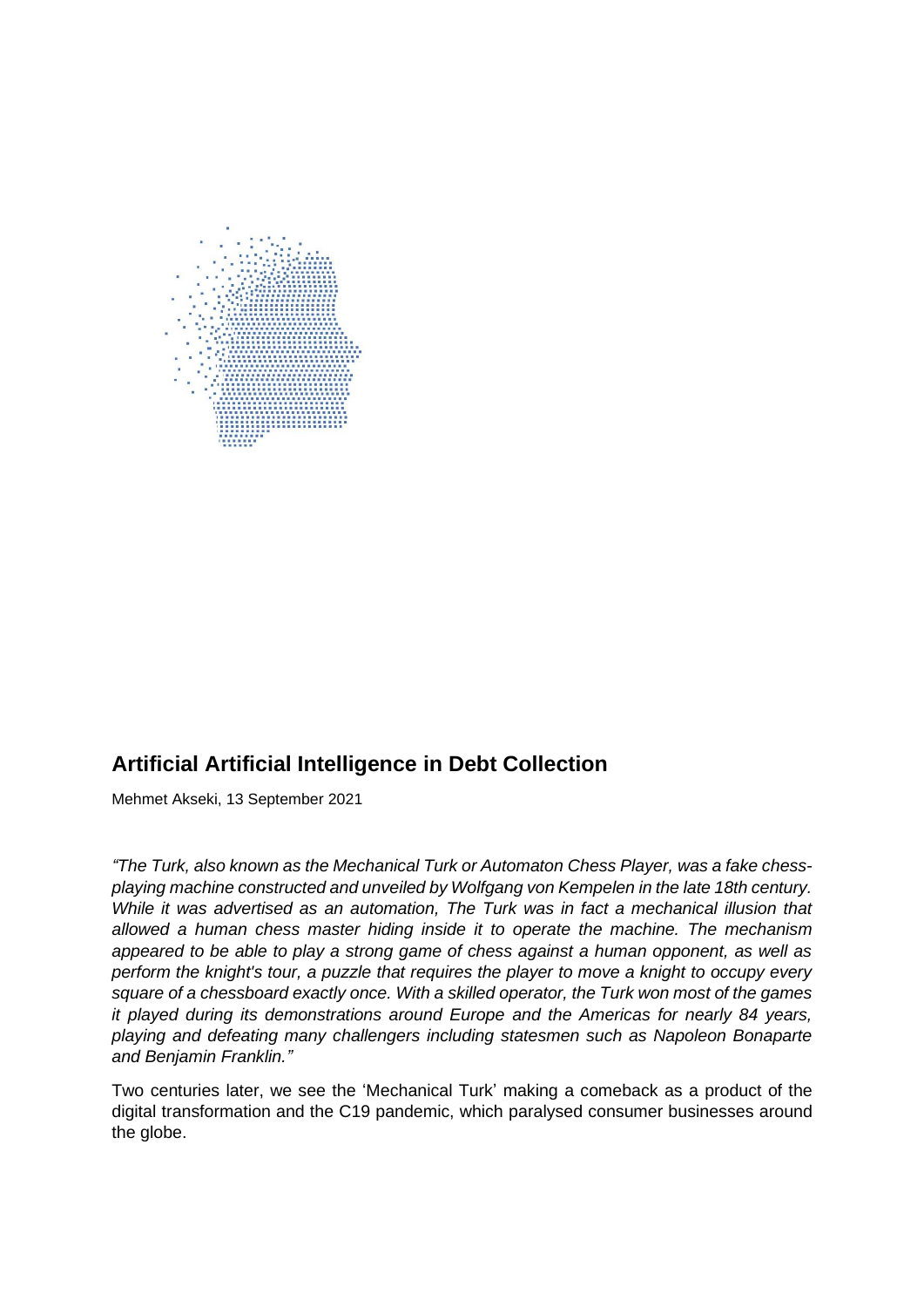Digitalisation of customer interaction is not a result of C19. The pandemic was merely an accelerant. However, "forced" acceleration of digital transformations and poorly orchestrated consumption of technologies seem to be leading to the creation of several 'Mechanical Turks' in customer relationship management (CRM): digital strategies puppeteered by contact centre agents.

## **Challenges with Omni-channel CRM**

CRM is becoming increasingly complex. Ecosystems include marketing, origination, onboarding, account management, transactions, terminations, collections, delinquencies, complaints, support delivered over omni-channel strategies and integrated with back-office functions. Omni-channel is a difficult play. Delivering an omni-channel service requires delivering the same service consistently over multiple channels. Digital transformation requires digital capabilities that can tilt the centre of gravity in customer interactions towards digital channels. This is rarely possible across the board.

Naturally, businesses face realities with their CRMs and need to take an evolutionary approach with their customer journeys. They cannot afford any dramatic changes in the way they interact with their customers that may lead to customer churn. They end-up drip-feeding digitalisation into their customer channels. In many parts of their CRM, their digital delivery is not strong enough to carry a digital transformation. As a result, businesses face risks of long transformation periods, diminishing returns and significant operational complexity.

They need to pick their battles and focus on strategic parcels of their CRM chain. They must focus on customer acquisition and retention (sign-up, account management, transactions, payment management, cross-selling/upselling). They have to ensure they develop strong digital assets that can deliver a strong digital CRM across these services and ensure smooth transition of power from analogue customer management strategies. Finally, they must consider outsourcing secondary functions and ensure they partner with progressive service providers.

# **Collection Services Mimic Client Complexity**

Collection service providers mimic the 'Mechanical Turk' strategies of their clients. This seems natural considering the loosely integrated collection ecosystem. However, in digital transformation, this shouldn't be the case. Service providers have the advantage of specialisation and should be a pull force in their clients' transformation efforts, not the other way around. They should aggregate new technologies ahead of their clients, strive to discover experimental limits of digital performance and focus on best implementation options for their clients.

We are sceptical of 'Mechanical Turk' strategies in collections. Without minimising human intervention, it is impossible to achieve full cost benefits of a digital strategy and the data footprint it can deliver. Furthermore, it is difficult to meaningfully increase processing capacity without material automation. Asymmetrical omni-channel strategies yield limited efficiency gains. Also, human interaction makes it difficult to collect meaningful behavioural data that may fuel the cognitive tools at their disposal.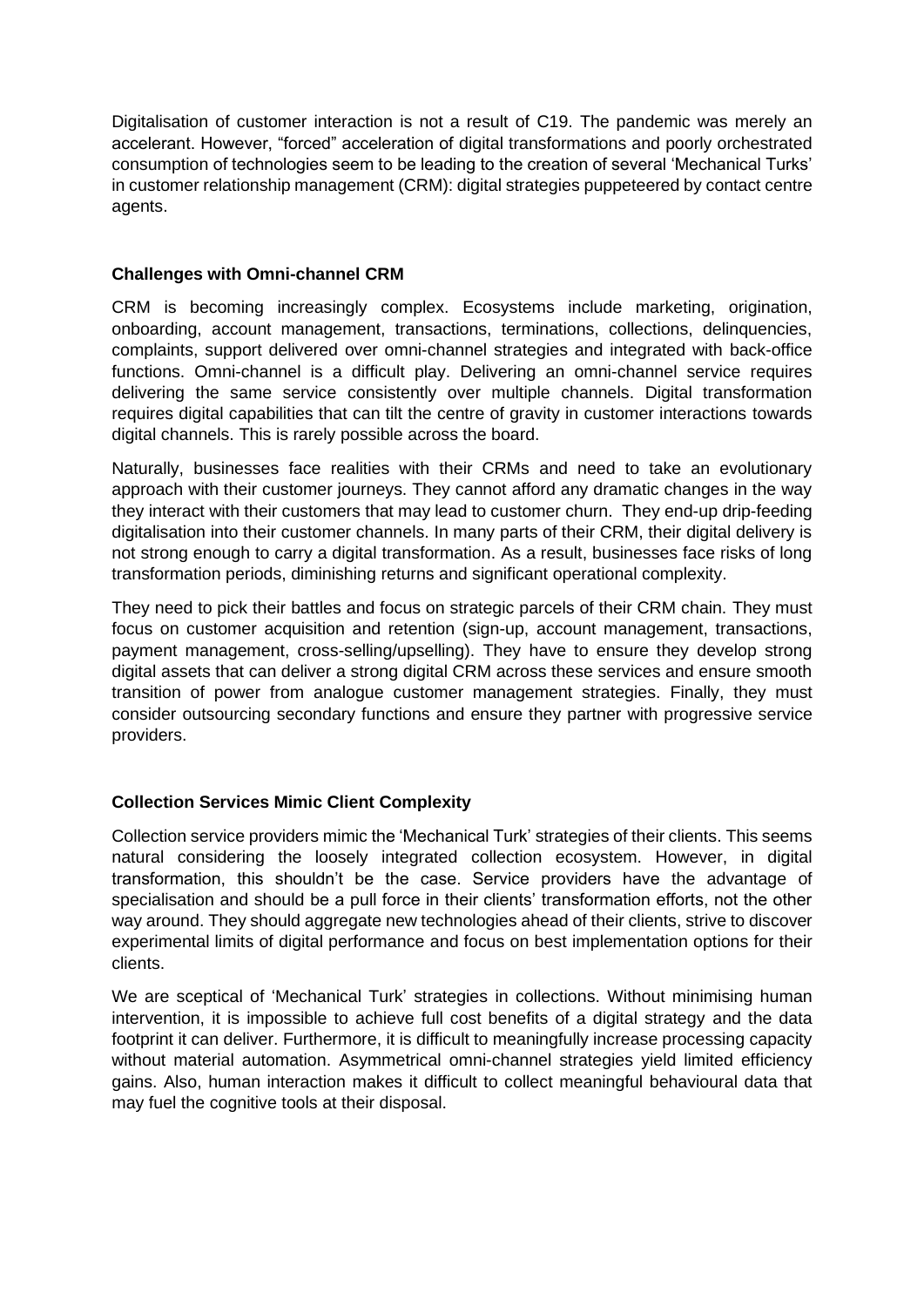

Collection managers talk about machine learning before they establish a healthy digital trail to collect data. They talk about automation before they have meaningful self-serve. They pursue cost targets without meaningful automation targets. They automate simple tasks and complex ones end up with the agents. Almost all journeys start digital but end up analogue. This is 'artificial artificial intelligence'.

Overlaying technologies on top of agent driven processes across the CRM chain of services usually leads to limited benefits and, in certain cases, the costs of implementing digital technologies can exceed the benefits.

#### **Transformation with a Purpose**

The objective of a digital transformation is not being digital. Being digital is an instrument, not the goal. If you exclude the cool factor, the 'Mechanical Turk' is no better in chess then a human player. Let us not create chess playing machines that play only as good as the human in them. Primary objectives of a digital transformation in collections should be (1) improving process efficiency and (2) customer intimacy (i.e., better understanding customers' circumstances, leniencies, capacities etc.) All technologies implemented must support the pillars of these objectives.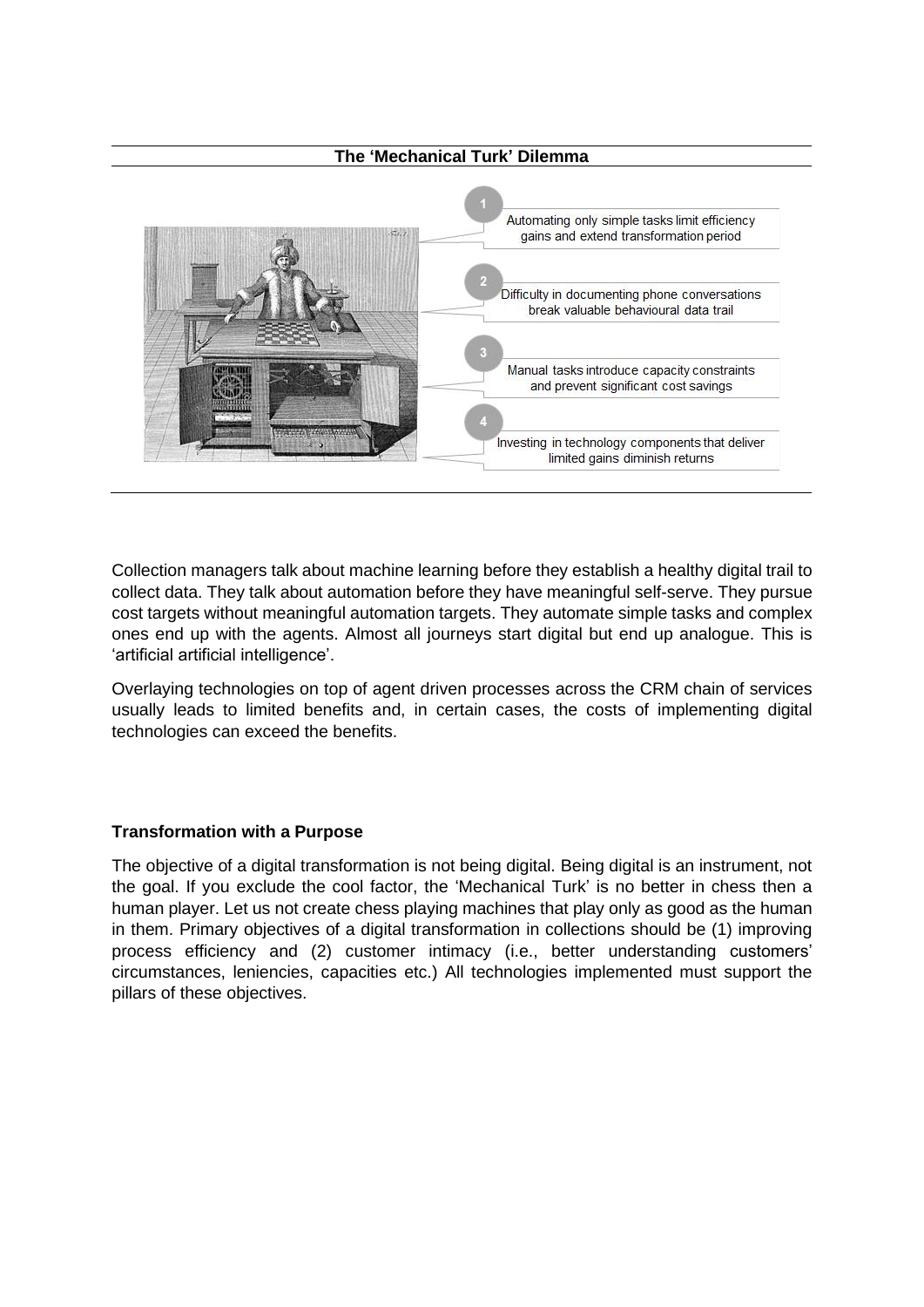

## **Targeted Results**

Companies need to have clarity about their objectives and their winning formula before investing in collection technologies. Strong digital delivery, deep automation and attention to behavioural data can lead to significant efficiency gains and increase customer satisfaction. Results can be rewarding: a significant reduction in aging receivables, boost in amicable resolution rates, reduction in costs, boost in customer engagement and a substantial increase in contact centre capacity.



Source: McKinsey, Trueaccord, Ceverine.

While benchmark results are enticing, gains are directly correlated by the CRM profile of the company and its digital commitment. Unless technologies are integrated to support necessary pillars, collection managers risk creating their own 'Mechanical Turks' and compromising results. When investing in new infrastructure, the only thing certain is cost. Sometimes, costs exceed benefits.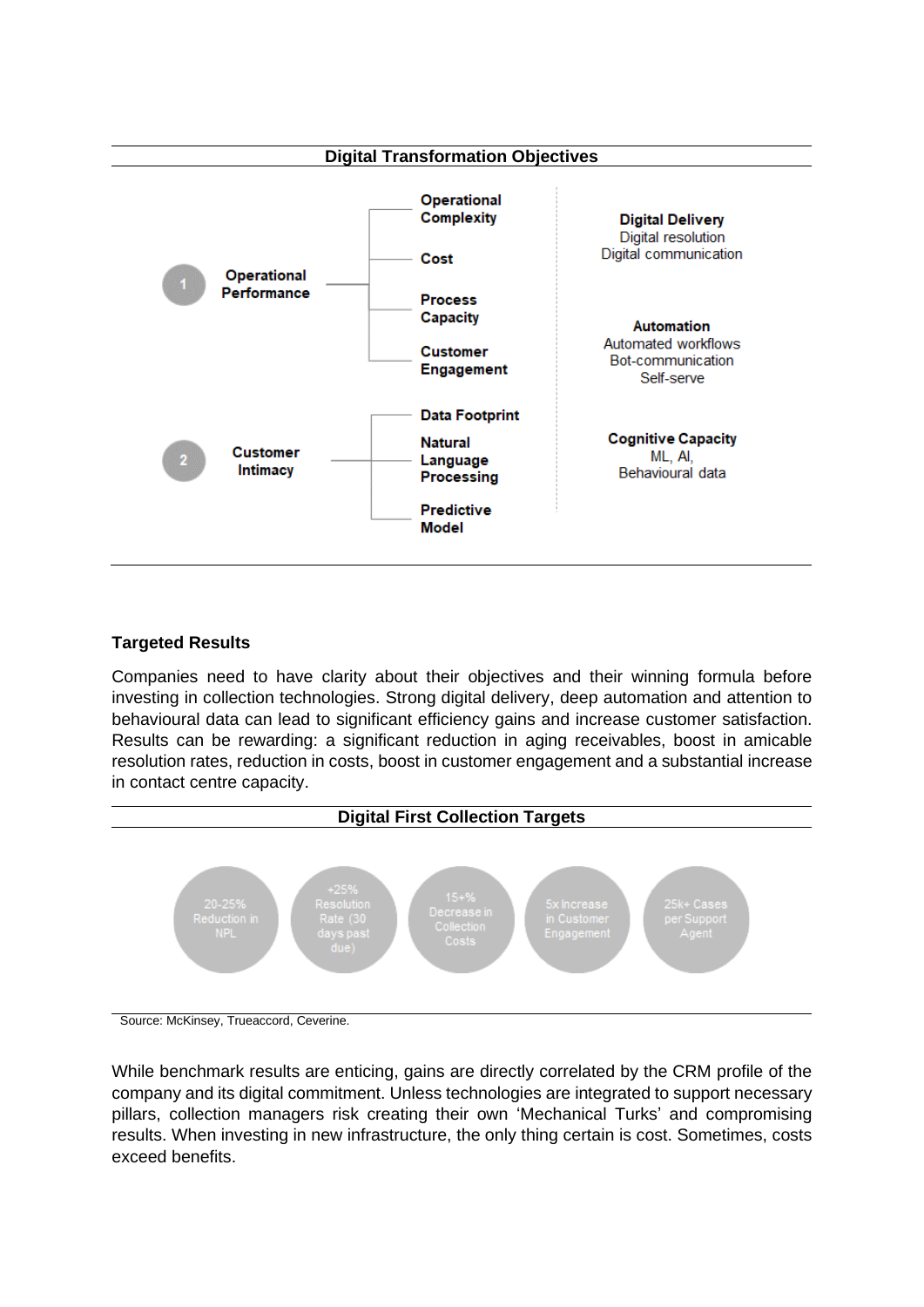#### **Don't Be Afraid to Outsource**

While businesses focus investments on key segments of their CRM, they can team up with outsourcing partners to bring secondary CRM functions up to date so that transformation speed is maintained across the CRM chain, while management focus is where it needs to be.

As businesses invest in digital transformation and ensure strong digital delivery in key CRM parcels, they should also aim at creating a digital CRM platform that outsourced services can plug into. They should partner with digital service providers that aggregate key technologies and deliver digital collection services that sync with the client's digitalisation pace.

A digital outsource partner can plug into upstream communication to ensure behavioural data is tracked across the entire stream, apply specialised cognitive capabilities over the data path for precision segmentation, deliver a high degree automation automate deliver tailored.

Companies must lay the foundations of digital CRM upstream so that partnered service providers downstream can find meaningful contact patch to deliver an effective digital service without creating 'Mechanical Turks'. They must severe the customers' addiction to reach for the phone, lay the path to digital communication at origination, get necessary consents for communication via email and text, and ensure contact information is collected and regularly refreshed. They have to ensure that customers are exposed to digital communication and selfserve options throughout the CRM service chain. Self-serve and behavioural data are gifts of digital, but their benefits are directly correlated with the bandwidth of the digital highways they operate on.

#### **Ceverine as Your Next Generation Outsourcing Partner**

Ceverine integrates and harmonises cutting edge customer contact technologies and cognitive capabilities so that our clients don't have to invest in the infrastructure where they don't need to and allocate valuable resources to where they must.